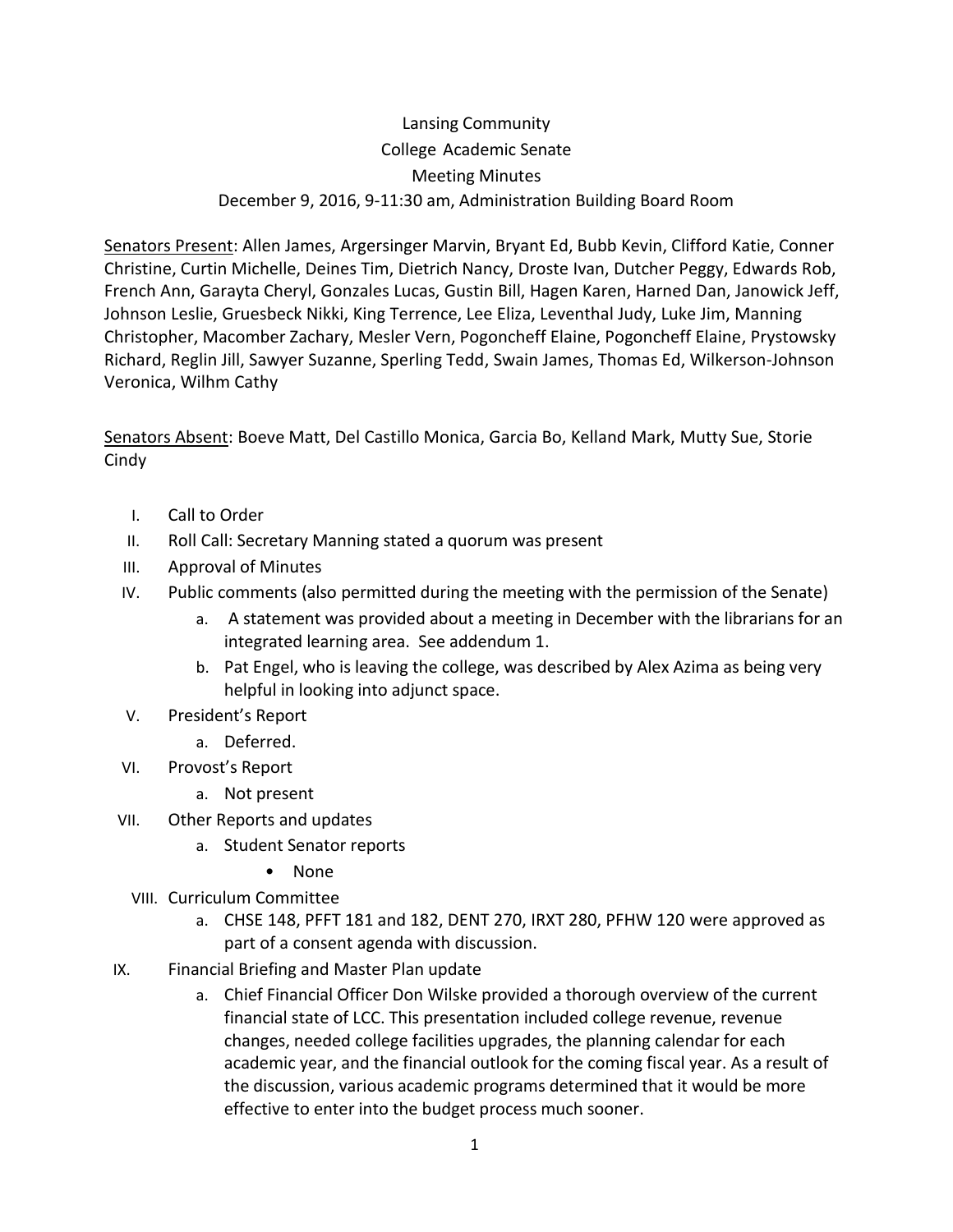- b. The presentation will be available in the Senate Sharepoint file.
- X. Action items
	- a. CASL charter revision—first read
		- The revised charter was handed out by Peggy Dutcher, co-chair of CASL. The new charter better reflects what the committee is actually doing in addition to the academic component. We will vote next meeting.
	- b. College hour proposal white paper
		- An electronic version of the white paper will be sent to the Senators and will be available in the workspace. This document presents the advantages and potential associated with the creation of a college hour at LCC.

## XI. Discussion Items

- a. Online tutoring-Brainfuse
	- LCC has entered into a 1 year contract. Part of the Academic Senate's role is to participate in the evaluation process. We're going to look at data regarding how students use it and evaluate it. Those on the Senate team evaluating it will use their own qualitative data. Brainfuse is currently being used in Math 121, CIT 110, and Accounting which comprises 20-30 sections. There has been no plan for expanding the Brainfuse beyond the targeted courses at this time.
	- Senator Jill Reglin, the Writing Center Coordinator, read a prepared statement. She explained that the Writing Center is open 56 hours per week. The vendor, Brainfuse, will include writing help but the Writing Center was no represented in the decision-making process. This was a concern because Brainfuse uses a different model for tutoring writing than that used by LCC's Writing Center. She argued that it seems wiser to invest in current LCC resources instead of a for-profit tutoring service.
	- Senator Droste stated that he is encouraged the Senate is going to be involved, and that the Learning Commons should be involved as well. Any online tutoring needs to be consistent with the tutoring we already offer.
	- Senator Luke suggested CASL be involved in assessing Brainfuse and have all the same assessment process and procedure that we have in all academic areas in this school.
	- It was explained that only the classes involved in pilot can use Brainfuse. Hopefully all faculty and all students will have access to all "value added" elements. In addition, students in the pilot have live tutoring.
	- Senator Lee stated that not every subject has 24 hour tutoring available. Math department were provided with extra handouts and summaries because we are piloting Brainfuse.
- b. Establishing Student Issues team as a Standing Committee
	- One way to move forward quickly is to establish the student Issues team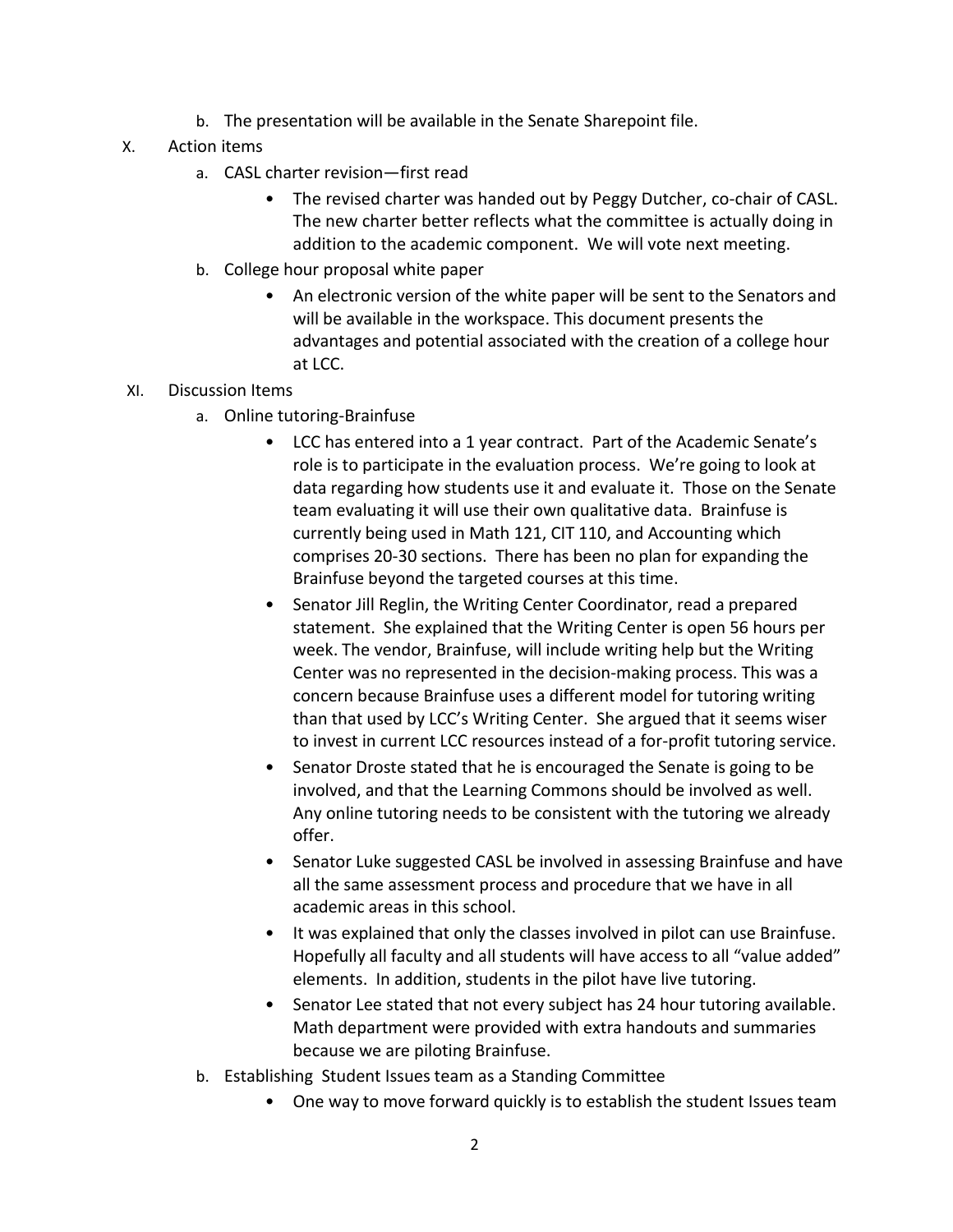as a standing committee of the Senate. This committee could become the framework for a student government. There is general agreement that this is something the Student Issues team should continue to explore by developing a charter and presenting it at the January meeting.

- XII. Potential future agenda items
	- a. Review and revision of standing committee charters
		- Moving forward, all standing committees will look over current charters and determine if revisions are necessary. The charter language should be clearly defined and updated.
	- b. Senate teams share a short update on Jan. 6.